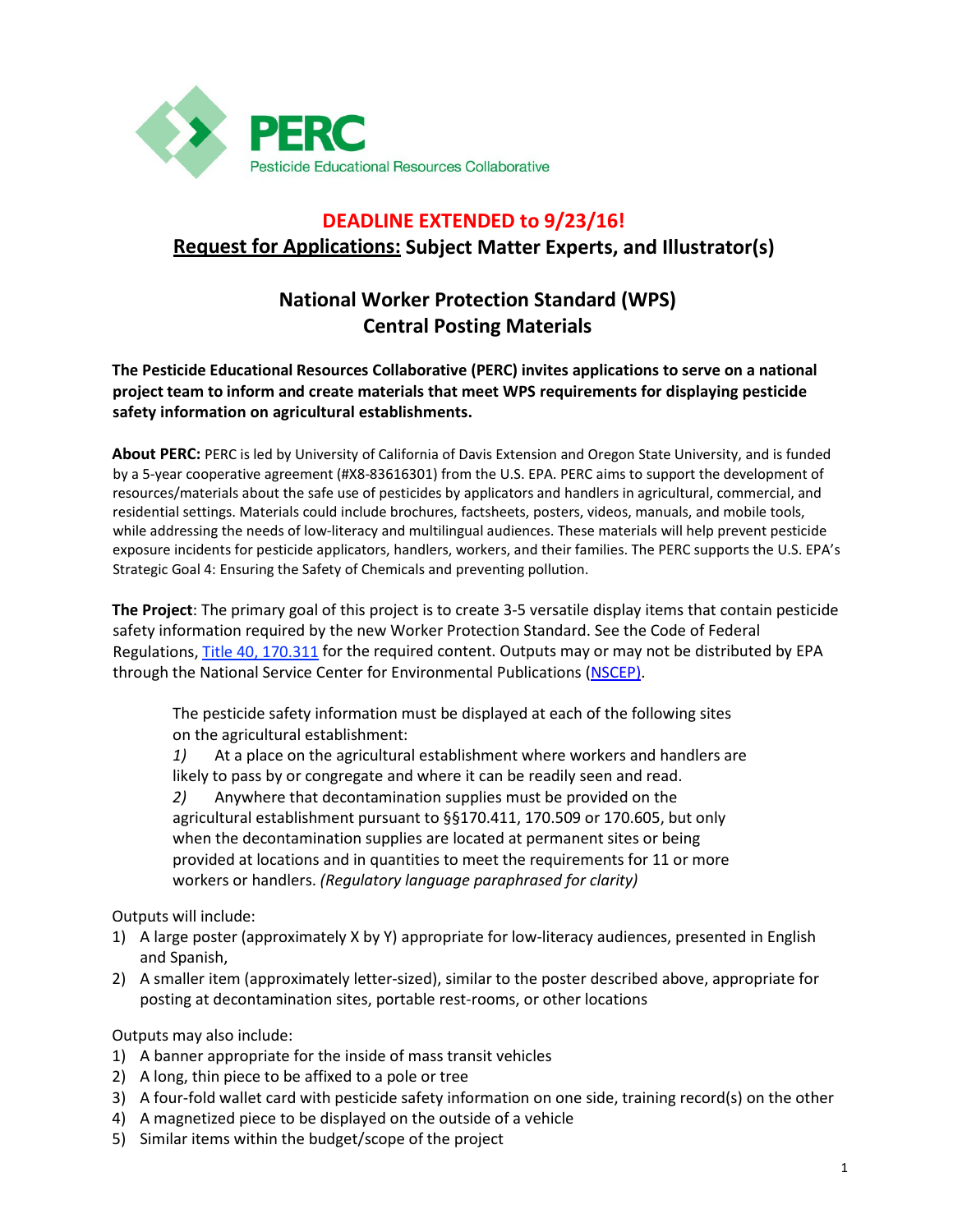**The Team:** As many as four (4) team members / subject matter experts (SMEs) are needed to participate in determining priorities, developing the resources for displaying pesticide information, and improving drafts.

One or more illustrators are needed to make the new resources accurate, complete, and as clear/intuitive as possible for low-literacy groups.

The level of effort for each team member depends on the number of SMEs/illustrators recruited, their availability (hours/week) and their skill level. PERC predicts peak effort between October and November and could vary as much as 5-20 hours per week. It is expected that the outputs will be complete by December 31, 2016, although some team members may be retained through February, 2017 to respond to user feedback.

#### **Subject Matter Expert (SME) Job Description & Qualifications:**

Job descriptions will vary, but may include some or all of the following:

- Collect examples, best practices, and resources relevant to the project.
- Serve as lead or contributing author of the pesticide safety information display piece(s), and to include feedback from the target audience, agricultural workers and pesticide handlers.
- Work in close collaboration with one or more illustrators to develop effective images for conveying pesticide safety concepts;
- Collect input/feedback from target user groups, including farm/greenhouse workers, pesticide handlers, and agricultural/handler employers, among others
- Maximize cultural competence and sensitivity;
- Ensure a range of imagery that reflects the diversity of agricultural sectors (orchards, vineyards, forestry operations, mushroom houses, field crops, nursery settings, etc.)
- When appropriate, incorporate feedback from the PERC Advisory Board.
- Maintain ongoing consultation via PERC administrators with EPA to ensure regulatory accuracy and achieve EPA approval of final products.
- SMEs may participate in one, many, or all of the following roles: advising the team, creating new materials, reviewing drafts, coordinating the team, and/or Spanish translation.

### **Illustrator Job Description & Qualifications:**

The job description may include some or all of the following:

- Meet with a team of subject matter experts in person or remotely to develop ideas/plans
- Evaluate examples, best practices, and resources relevant to the project
- Work in close collaboration with subject matter experts to develop effective images for conveying pesticide safety concepts;
- Incorporate input/feedback from target user groups, including farm/greenhouse workers, pesticide handlers, and agricultural/handler employers, among others;
- Maximize cultural competence and sensitivity;
- Ensure a range of imagery that reflects the diversity of agricultural sectors (orchards, vineyards, forestry operations, mushroom houses, field crops, nursery settings, etc.)

**Eligibility:** Federal, state and tribal regulators, academic, non-profit, private educators, professional illustrators, and representatives from professional associations are encouraged to apply. A limited amount of funding is available for compensation for a project member's time, pending the applicant's eligibility to accept payment under the rules governing this cooperative agreement, and/or offer in-kind services through participation.